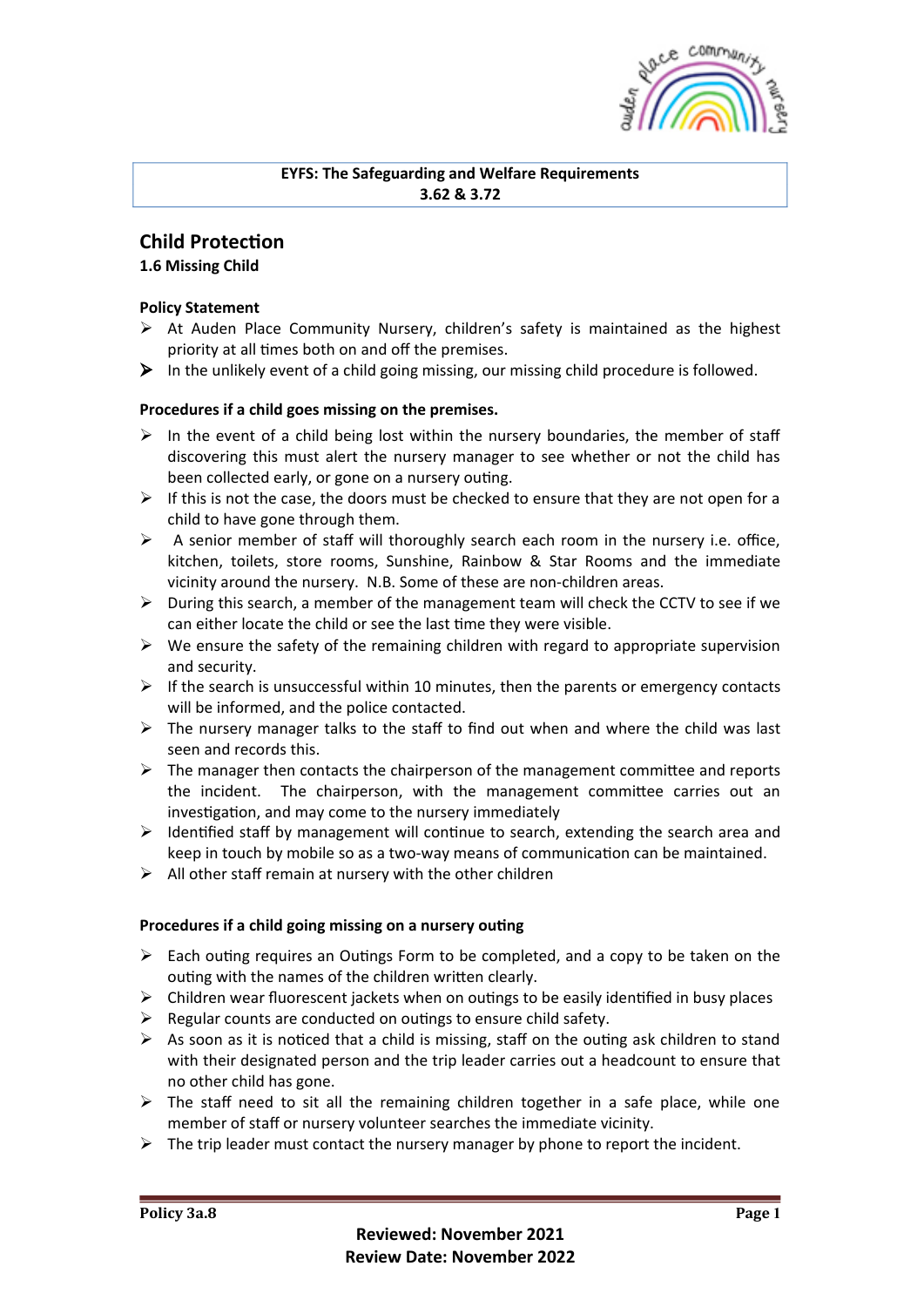

- Ø *In an indoor venue such e.g. museum, the staff should contact the venue's security who* will handle the search and contact the police if not found.
- $\triangleright$  If the child has not been found from this initial search the nursery manager contacts the police and reports the child as missing.
- $\triangleright$  The nursery manager also contacts the parents who need to make their way to the nursery or the outing venue as agreed by the manager. The nursery is usually the best place, as by the time they arrive, the child may have been returned to the setting.
- $\triangleright$  A member of staff needs to stay at the point of where the child went missing with a mobile phone for the parents and/or the police to arrive.
- $\triangleright$  If on a local outing, the remaining children need to be brought back to nursery with the remaining adults. If possible, a member of staff will be released to meet them at their location to assist in ratios.
- $\triangleright$  The manager then contacts the chairperson of the management committee and reports the incident. The chairperson, with the management committee carries out an investigation, and may come to the nursery immediately

### **The Investigation**

- $\triangleright$  Staff keep calm and do not let the other children become anxious or worried.
- $\triangleright$  The nursery manager together with the chairperson or representative from the management committee speaks to the parent/s
- $\triangleright$  The chairperson and management committee carry out a full investigation taking written statements from all the staff in the room or who were on the outing.
- $\triangleright$  The staff member who reported the incident writes the incident report detailing
	- The date and time of the trip, investigation and report
	- What staff and children were in the group or outing and the name of the staff designated responsible for the missing child.
	- When the child was last seen in the group or outing, and what the child was wearing
	- What has taken place in the group or outing since the child went missing.
	- The time it was estimated that the child went missing.
- $\triangleright$  An investigated conclusion is drawn as to how the breach of security happened.
- $\triangleright$  If the incident warrants a police investigation, all staff co-operate fully. In this case, the police will handle all aspects of the investigation, including interviewing staff. Children's Social Care may be involved if it seems likely that there is a child protection issue to address.
- $\triangleright$  The incident is reported under RIDDOR arrangements (see the Reporting of Accidents and Incidents policy); the local authority Health and Safety Officer may want to investigate and will decide if there is a case for prosecution.
- $\triangleright$  In the event of disciplinary action needing to be taken, Ofsted is informed.
- $\triangleright$  The insurance provider is informed.

#### **Managing people**

- $\triangleright$  Missing child incidents are very worrying for all concerned. Part of managing the incident is to try to keep everyone as calm as possible.
- $\triangleright$  The staff will feel worried about the child, especially the key person or the designated carer responsible for the safety of that child for the outing. They may blame themselves and their feelings of anxiety and distress will rise as the length of time the child is missing increases.